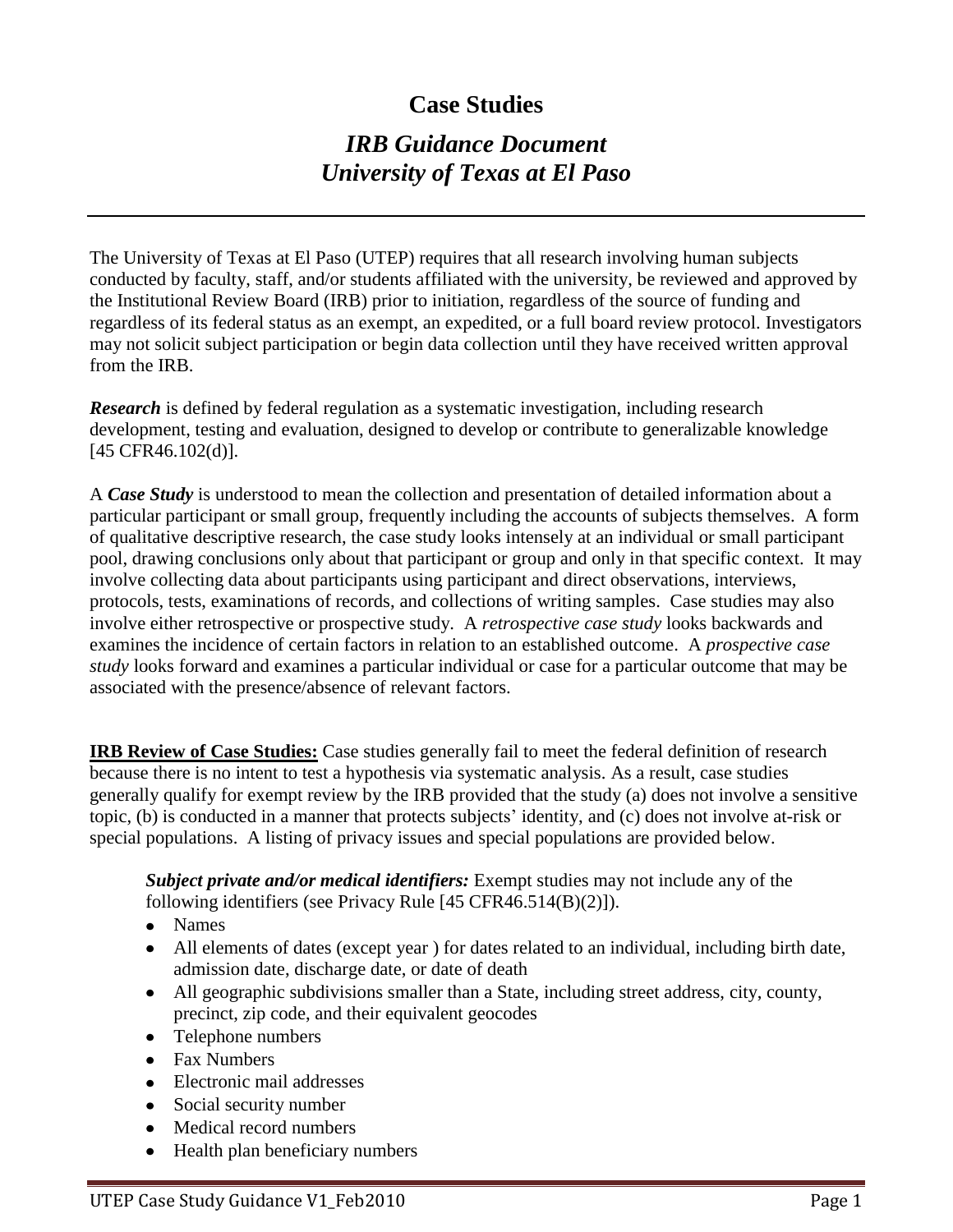- Account numbers
- Certificate/license numbers  $\bullet$
- $\bullet$ Vehicle identifiers and serial numbers, including license plate number
- Device identifiers and serial numbers
- Web Universal Resource Locators (URLs)  $\bullet$
- Internet Protocol (IP) address numbers
- $\bullet$ Biometric identifiers, including finger and voice prints
- Full face photographic images and any comparable images
- Any other unique identifying number, characteristic or code  $\bullet$

*Special populations:* Exempt studies may not include participants from any of the following protected groups:

- Pregnant women, human fetuses, and neonates [45 CFR 46 Subpart B]
- Prisoners [45 CFR 46 Subpart C]
- Children [45 CFR 46 Subpart D]

**IRB Review of "N of one" Studies and Case Series with Data Manipulation:** It is noted, however, that an "N of one" trial that uses an experimental treatment on a single subject, or a case series that incorporates levels of data manipulation (statistics) to allow possible extrapolation of the results to a larger population, would satisfy the federal definition of research. As such, these studies must be submitted to the IRB for expedited for full board review.

A flow chart and checklist are provided below to assist researchers in determining whether a given project meets the criteria for exempt vs. expedited/full board review by the IRB. UTEP's IRB staff is available to answer any questions related to submission of your protocol via email to [irb.orsp@utep.edu](mailto:irb.orsp@utep.edu) or telephone to 915-747-8841.

#### **Procedures for Submitting Exempt vs. Expedited or Full Board Protocols:**

All protocols submitted to the IRB for review should be submitted at least 21 days before the next scheduled IRB meeting. Each submission requires *at minimum* a proposal and informed consent.

Each study is case specific and other documents necessary to properly conduct the study should be submitted as required. All approved IRB templates (i.e. proposal, consent forms, assents, checklists and guidelines are available for download from IRBNet forms and reference library).

*Exemptions***:** Studies in certain very low risk categories are exempt from full committee review. You must submit the Protocol to the IRB for this determination including your completed exemption request document.

*Expedited Review:* Studies submitted and considered minimal risk will be assigned to an expedited review (not necessarily considered expedient). Expedited review is defined as being assigned to one or more qualified reviewers as designated by the IRB chairperson thus not requiring Full Board review.

*Full Board Review:* Submitted studies found to be more than minimal risk by the IRB (i.e. sensitive topics, vulnerable populations, identifiers) will be referred to the next Full Board scheduled meeting.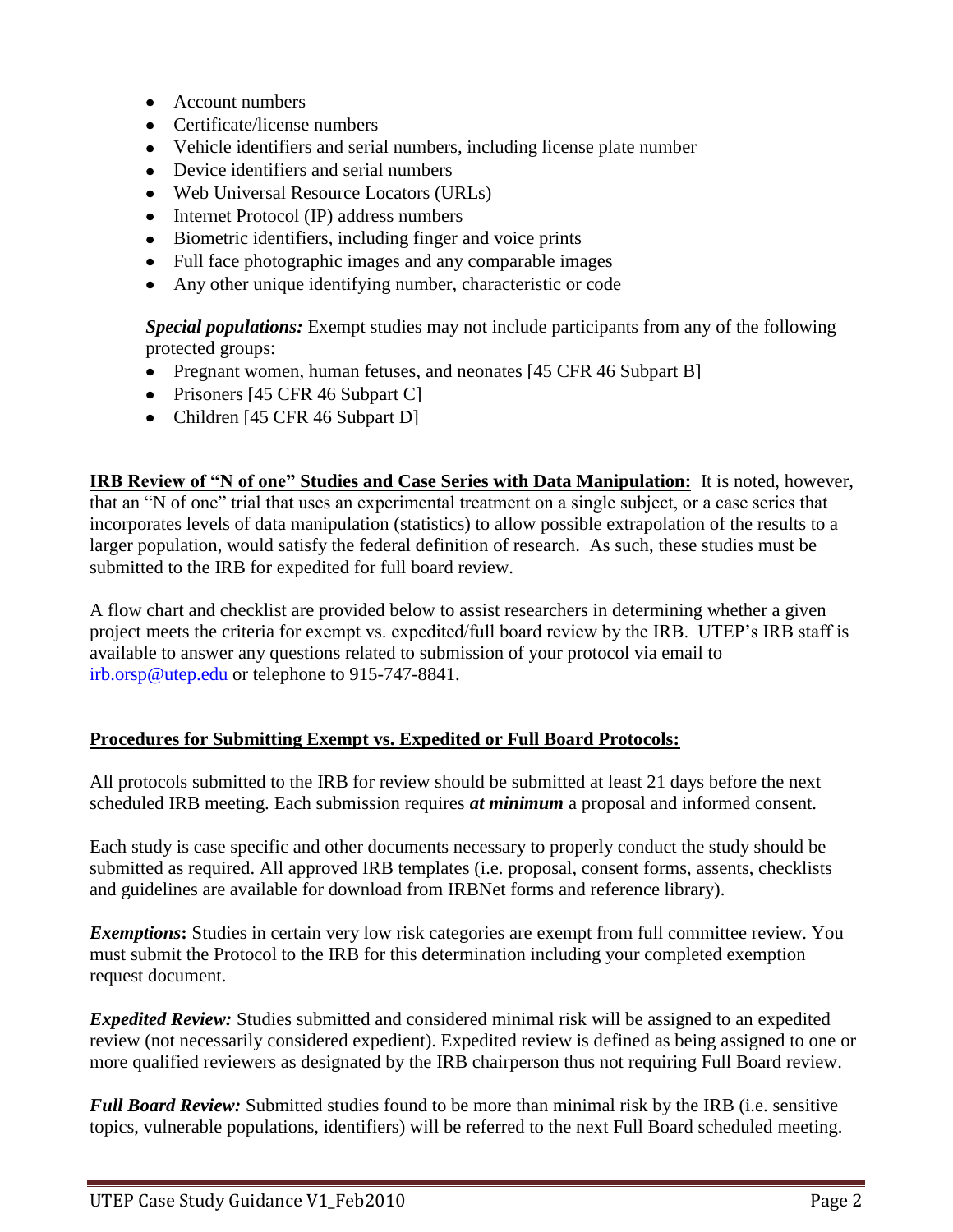## **Case Study/Case Series**



### **Research or Non-Research Decision Tree for IRB Submission**